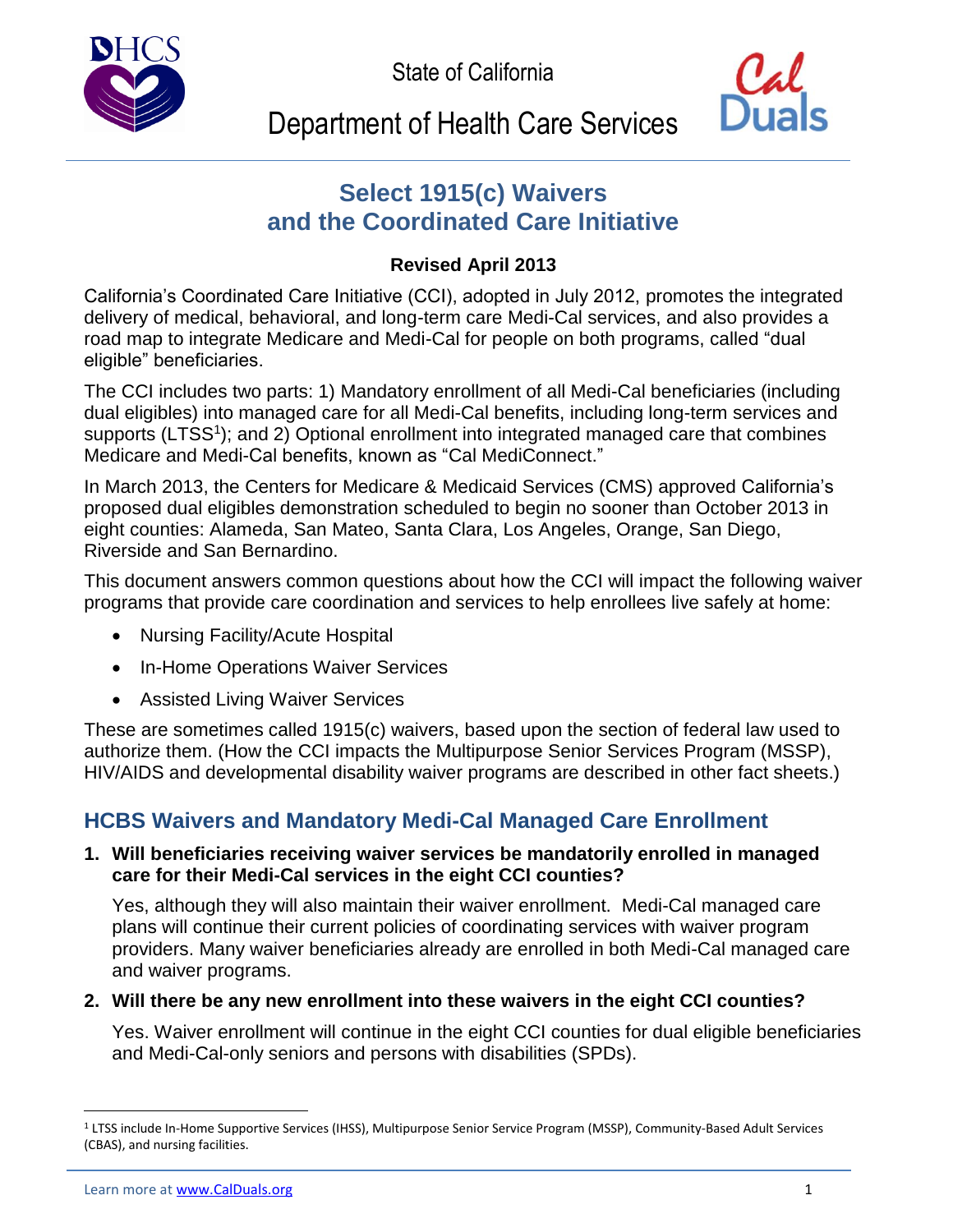### **3. Will waiver waiting lists continue in non-CCI counties?**

Yes. Enrollment and waiting lists in all counties will continue where those waiver services currently exist. However, enrollment the In-Home Operations waiver has closed statewide**.**

### **4. What will happen to waiver beneficiaries already enrolled in Medi-Cal managed care?**

Beneficiaries enrolled in Medi-Cal managed care will remain enrolled in managed care and continue receiving services through the waiver program in the same manner they do today.

### **5. If someone on a waiver in a CCI county goes into a nursing home for more than one month, would he or she have to enroll in managed care because that is the only way nursing home services will be paid for in CCI counties?**

Waiver beneficiaries in the CCI counties will be enrolled in managed care for their Medi-Cal benefits, including nursing home benefits. If a person enters a nursing home on a short-term basis (less than 90 days), he or she will retain their waiver status. If it is a longterm stay (90 days or longer), he or she will be disenrolled from the waiver (as is the policy today). Note that some waiver beneficiaries already are enrolled in both Medi-Cal managed care and a waiver, and this policy will be expanded to all waiver beneficiaries.

### **Cal MediConnect Enrollment**

### **6. Will beneficiaries dually eligible for Medicare and Medi-Cal who currently are enrolled in waivers be passively enrolled into Cal MediConnect?**

No. Under the CCI, dual eligible beneficiaries already enrolled in waivers will stay enrolled in their waiver program and will not be passively enrolled into Cal MediConnect.

### **7. Can dual eligible beneficiaries receiving these waiver services voluntarily enroll in Cal MediConnect?**

No one currently enrolled in these waiver programs may enroll in Cal MediConnect. Waiver beneficiaries may voluntarily **disenroll** from their current waiver program and then enroll in Cal MediConnect.

### **8. Will dual eligible beneficiaries on waiting lists for waiver services be included in the passive enrollment process for Cal MediConnect?**

Yes. Dual eligible beneficiaries on waiver waiting lists in CCI counties will be subject to passive enrollment. The beneficiary will retain their place on the waiver waiting list even after they join the Cal MediConnect program.

In the Cal MediConnect plans, beneficiaries will receive care coordination and may receive home and community based services<sup>2</sup> via Care Plan Option services.

### **9. What are Care Plan Option services?**

Care Plan Option services are optional HCBS services that a Cal MediConnect plan may offer to their members when the plan and the care team determine that, through the

 $\overline{a}$ 

<sup>&</sup>lt;sup>2</sup> According to SB 1008 (Chapter 33, 2012) Care Plan Option services "may include in- and out-of-home respite, nutritional assessment, counseling, and supplements, minor home or environmental adaptations, habilitation, and other services that may be deemed necessary by the managed care health plan, including its care coordination team." (Welfare and Institutions Code 14186.1(c))